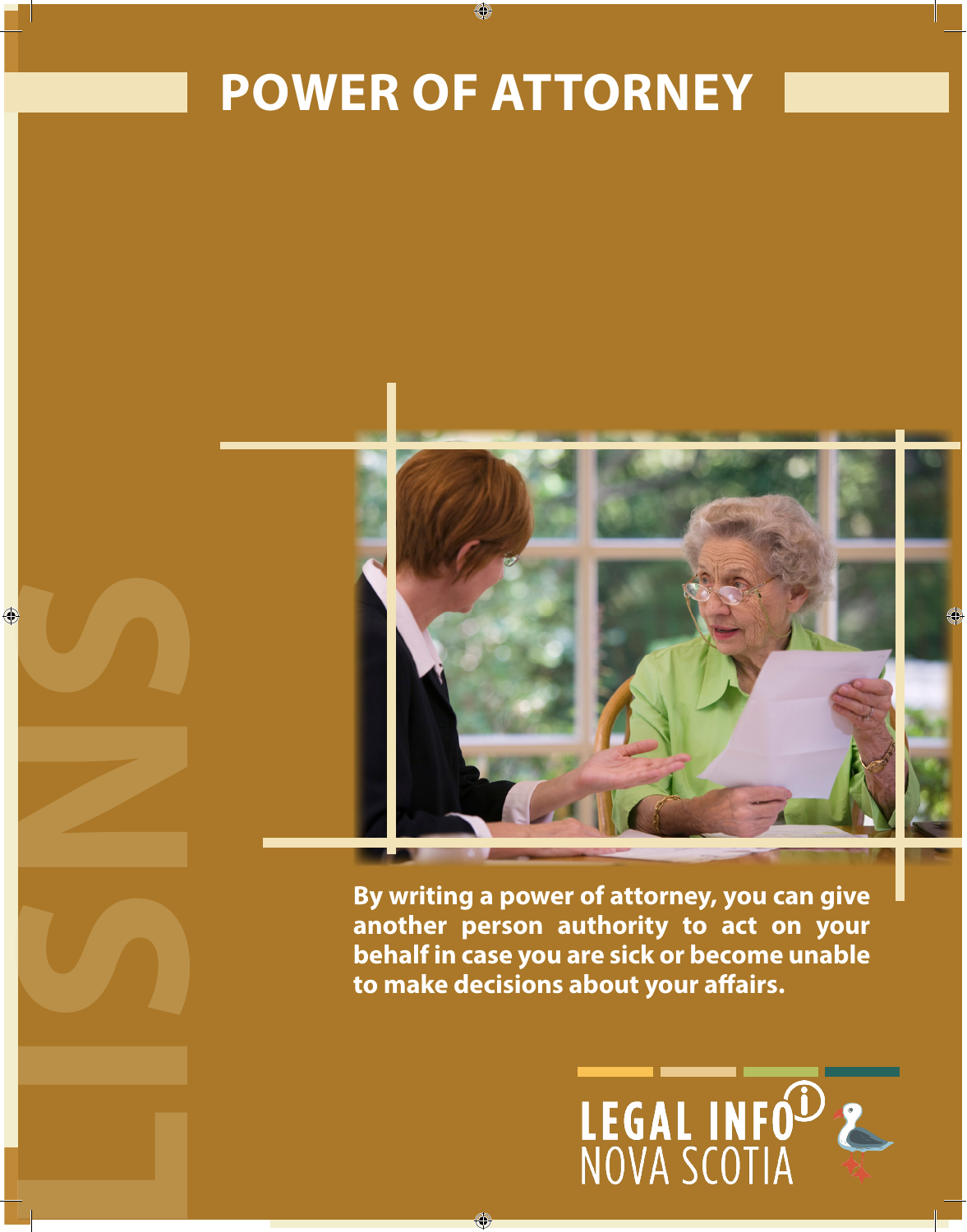What is a power of attorney?



A power of attorney is a legal document that lets you give another person authority to act in financial and property matters on your behalf. If you let someone act on your behalf, you might hear someone call you the **donor** or grantor. The person receiving the authority is called the **attorney** (even if they aren't a lawyer). Giving someone a power of attorney does not limit you from acting on your own behalf. You still have control of your financial affairs and are free to deal with your property, money, and investments.

 $\bigcirc$ 

To give someone else authority to make personal or health care decisions for you, you need a personal directive. See the section on **Health Care Treatment and Consent** or go to www.novascotia.ca/just/pda/.

You don't have to give someone else power of attorney. But it is a way for you to choose who will act for you if you can't act for yourself.



⊕

Why would I need a power of attorney?

Here are some reasons to write a power of attorney:

- You are too sick to deal with your financial affairs and you need someone to take over for you until you get better.
- You can't get around very well and you want to let someone deposit and withdraw money from your bank account.
- You are travelling or working away from home and you want to allow someone to deal with your financial affairs while you are away.
- You have an illness that will lessen your ability to make decisions or to move around in the future, and you want to plan for that.
- You want to make arrangements now while you are well and competent to prepare for the unexpected. **Competent** means able to make important decisions for yourself. If something like an accident should limit your ability to deal with your affairs or to get around, you will be ready.

Power of attorney for persons registered under the Indian Act who ordinarily live on reserve

The federal *Indian Act* has rules for making powers of attorney that apply to persons registered under the *Indian Act* who ordinarily live on reserve or on Crown lands. The *Indian Act* does not apply if you have status under the *Indian Act* and live off-reserve, or if you do not have status under the *Indian Act* and live on-reserve. Provincial laws apply instead.

If you have status under the *Indian Act* and ordinarily live on a reserve or Crown lands, you can get information about powers of attorney from:

• Indigenous Services Canada online www.canada.ca/en/indigenousservices-canada.html, under 'Indian Status', then 'Estate Services for First Nations'

 $\bigcirc$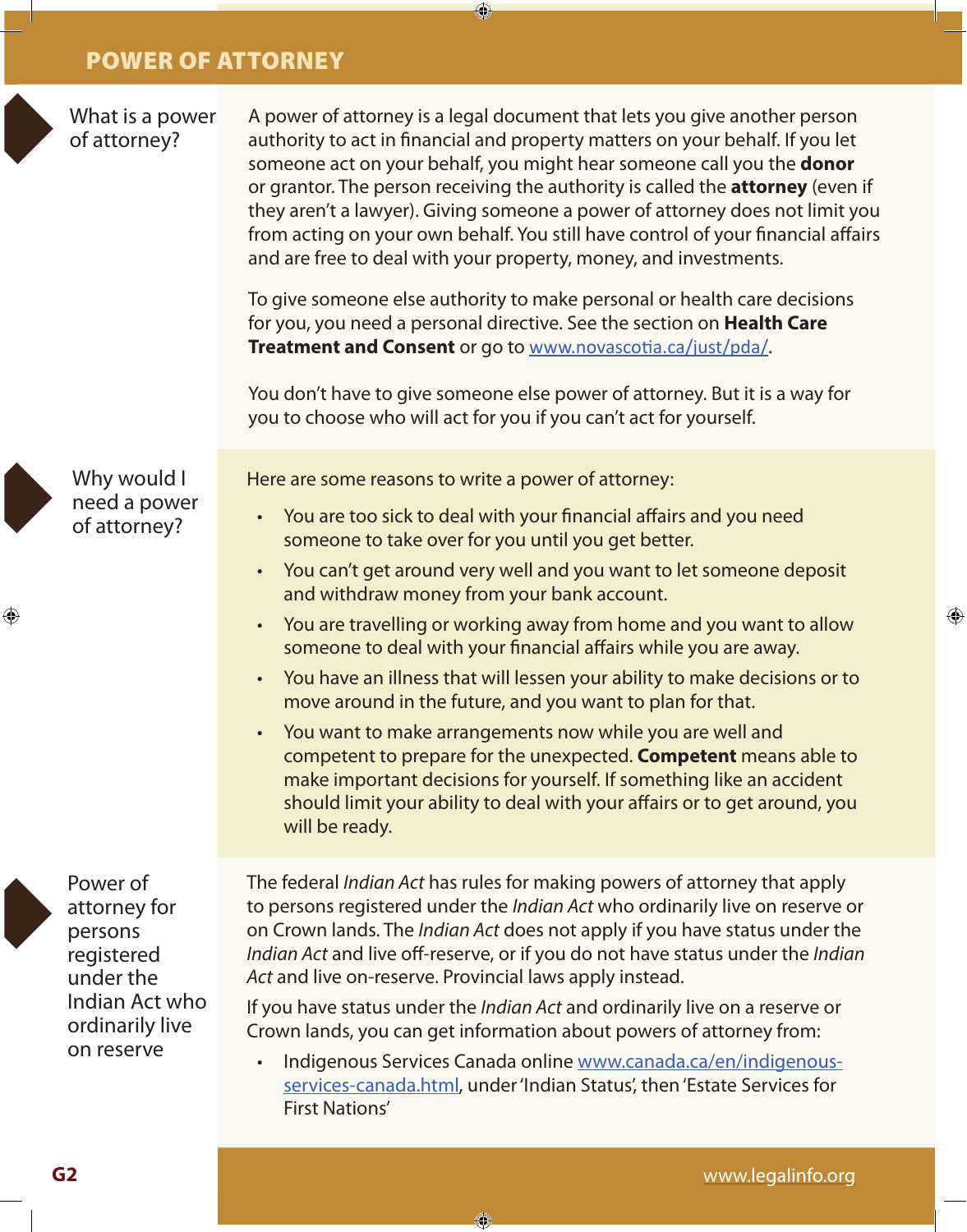- the Confederacy of Mainland Mi'kmaq (CMM) has a Mi'kmaw Wills and Estates series which includes:
	- 1. Book One: How to Write a Will

⊕

- 2. Book Two: How to Settle an Estate
- 3. Book Three: How to Write a Power of Attorney and Personal **Directive**
- 4. Mi'kmaq Wills and Estates & Matrimonial Real Property

Go to cmmns.com/program/wills-estates/ for more information.

• a lawyer who does wills and estates law, and who knows about Aboriginal law and the rules that apply to power of attorney for persons registered under the *Indian Act* who ordinarily live on reserve or on Crown lands.

Yes. If you give someone your power of attorney, you can still make your own decisions until you become unable to do so.

You choose what powers to give your attorney. There are two levels of responsibility:

- A general power of attorney gives your full authority to your attorney. There are no limits on what they can do on your behalf.
- A specific power of attorney says exactly what you allow your attorney to do on your behalf. It limits what your attorney can do.

A specific power of attorney is most often used when you need someone to sell a piece of land for you or to deal with a bank account for you. It is important that a specific power of attorney include all steps involved in the work you want done. For example, a power of attorney to buy a piece of land should include the power to sign all the needed documents and it may be time-limited for a period of weeks or months.

Your attorney has a duty to take good care as they carry out what you have allowed them to do. This includes the duty to:

• stay within the authority you have given,

 $\bigoplus$ 

- use reasonable care and skill,
- act in your best interests,
- not profit personally from what is done for you (although you can specify how the attorney is compensated for helping you).

If I give someone my power of attorney, can I still act on my own behalf?

How much authority can I give in a power of attorney?

◈



www.legalinfo.org

⊕

**G3**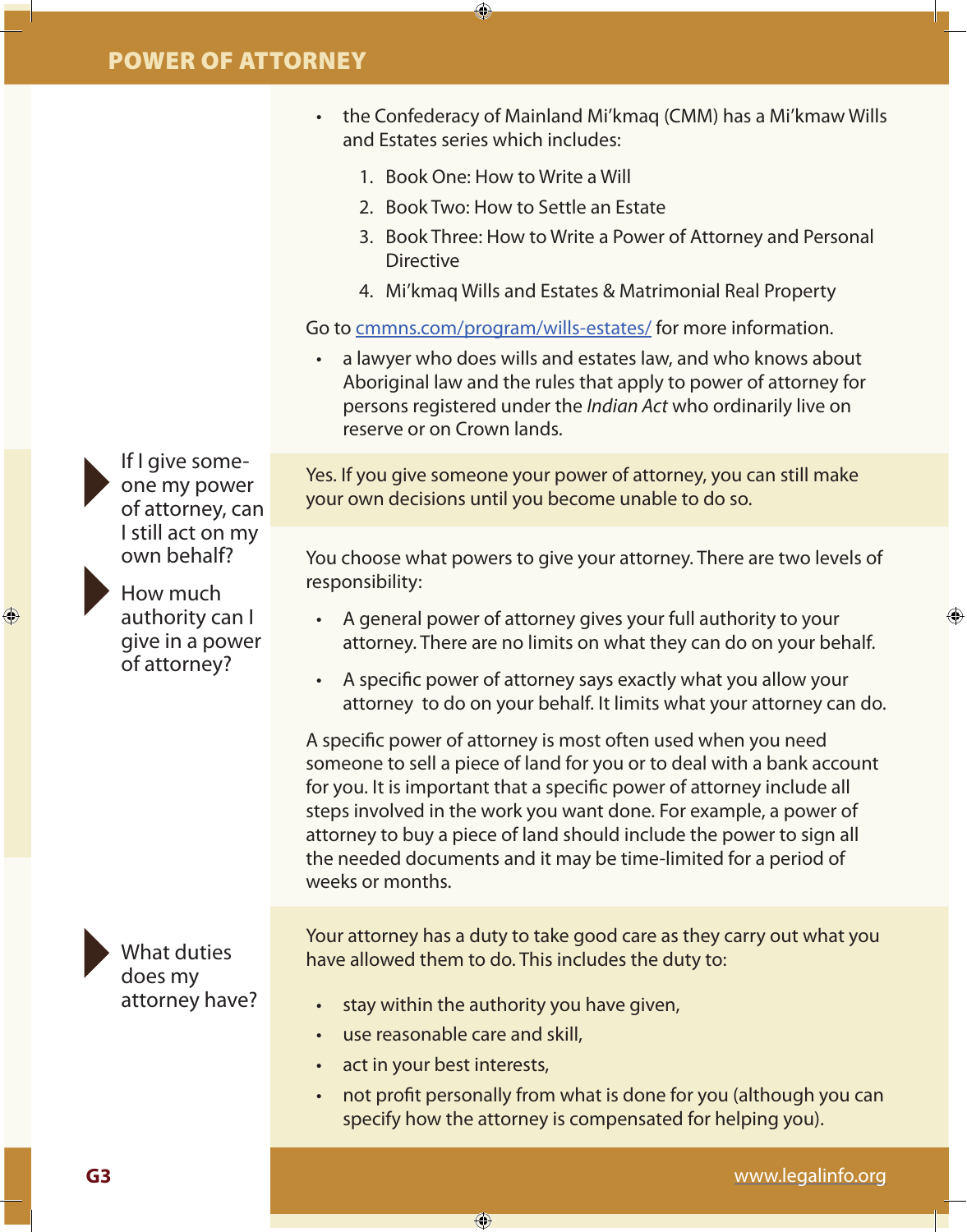Do I need a lawyer to write a power of attorney?

No. The law does not say that a lawyer must write your power of attorney, but it is wise to at least speak to a lawyer about it. You can write your power of attorney yourself. You can fill in a blank form; you can buy one from a store or download one from the internet. There are also books and kits available for powers of attorney.

 $\bigcirc$ 

A power of attorney is an important legal document and it must be worded carefully to make sure that it says what you want. If a lawyer makes a mistake, insurance can cover the situation. Among other things, a lawyer can:

- make sure the power of attorney is clear about how much authority you give to your attorney,
- make sure that your power of attorney covers all the steps needed to do what you want done,
- make sure the power of attorney meets all the legal requirements,
- tell you about standard clauses to provide for unexpected events,
- tell you about options for wording the power of attorney,
- tell you about things you can do now to make it easier for your attorney to deal with your affairs later,
- answer any questions you might have,
- help you understand better what can happen when you give someone power of attorney,
- give proof that you had legal capacity when you made your power of attorney,
- give proof that you made your power of attorney by your own free choice, and free of undue influence.

If you decide to write your own power of attorney, ask a lawyer to look it over. Ask them to make sure that it meets all the legal requirements and allows your attorney to do what you want.

Very important: get advice from a lawyer if you want a specific or a springing power of attorney. These documents must be written carefully to meet each person's unique needs, and a lawyer should check them.

Lawyers charge a fee based upon the amount you want them to do. The fee depends on how complex the work is. You should discuss fees with the lawyer before you decide to hire them.

You may be able to find a form online. Some office supply stores may have forms for general powers of attorney. There are also books that provide examples of forms.

 $\bigcirc$ 

What does it cost for a lawyer to do a power of attorney?

Can I buy a power of attorney form? ⊕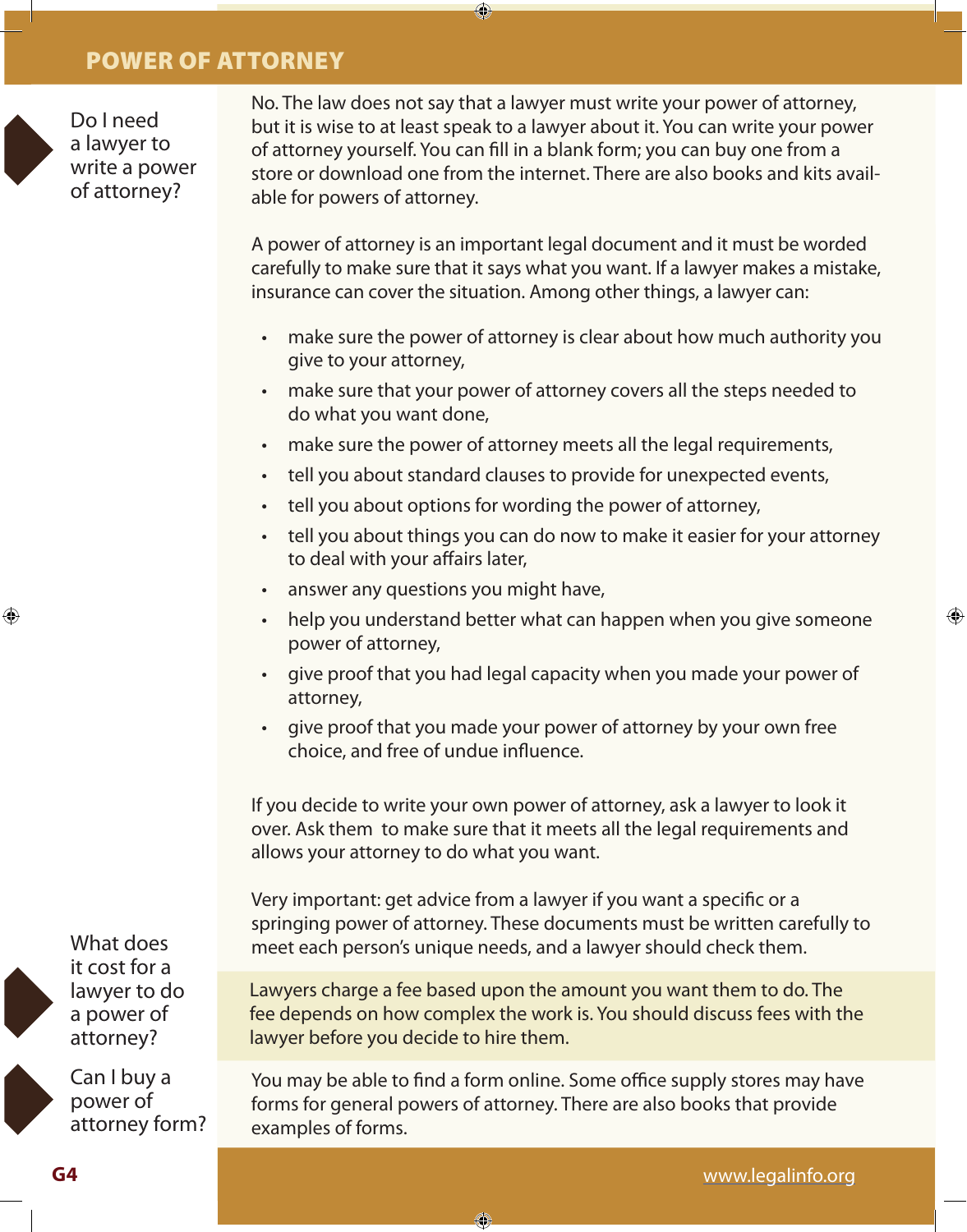How much will it cost? There is no standard form for a specific power of attorney because the wording will depend on what powers you want to give your attorney. You or your lawyer will have to draw up the form to fit your needs. You will usually need a special form from your bank if you want your attorney to access your bank account.

⊕

A general power of attorney form from an office supply store costs a few dollars. Banks do not charge a separate fee for their power of attorney forms.

The cost for lawyers' fees will depend on how long it takes to draw up the power of attorney and the number of times the lawyer meets with you. You should ask the lawyer about their fees. Most lawyers charge a flat fee for doing a power of attorney. For information about finding a lawyer, visit the Legal Information Society of Nova Scotia website (www.legalinfo.org) and click on "How we can help" and then on "I need a lawyer."

Other costs:

- Your attorney may have small expenses, such as for postage and telephone.
- If your attorney is a lawyer and you ask them to do legal work like buying property, they may charge for doing that work.
- The Public Trustee and trust companies charge fees for acting as your attorney. Fees are based on the value of your estate and your income.

A friend or relative is not entitled to a fee unless there is an agreement between the two of you for payment. In that case, you should include the terms of payment in the power of attorney document. Often a family member or a friend acts as an attorney without payment.

The legal requirements are:

**Adult:** In Nova Scotia, you must be aged 19 or older to:

- give a power of attorney, or
- act as attorney under a power of attorney.

⊕

**Capacity:** You must be mentally competent to give someone power of attorney. This is also called having legal capacity. It means you:

- know that you are making a power of attorney and
- understand what it means to give a power of attorney.

What are the general legal requirements for a power of attorney?

⊕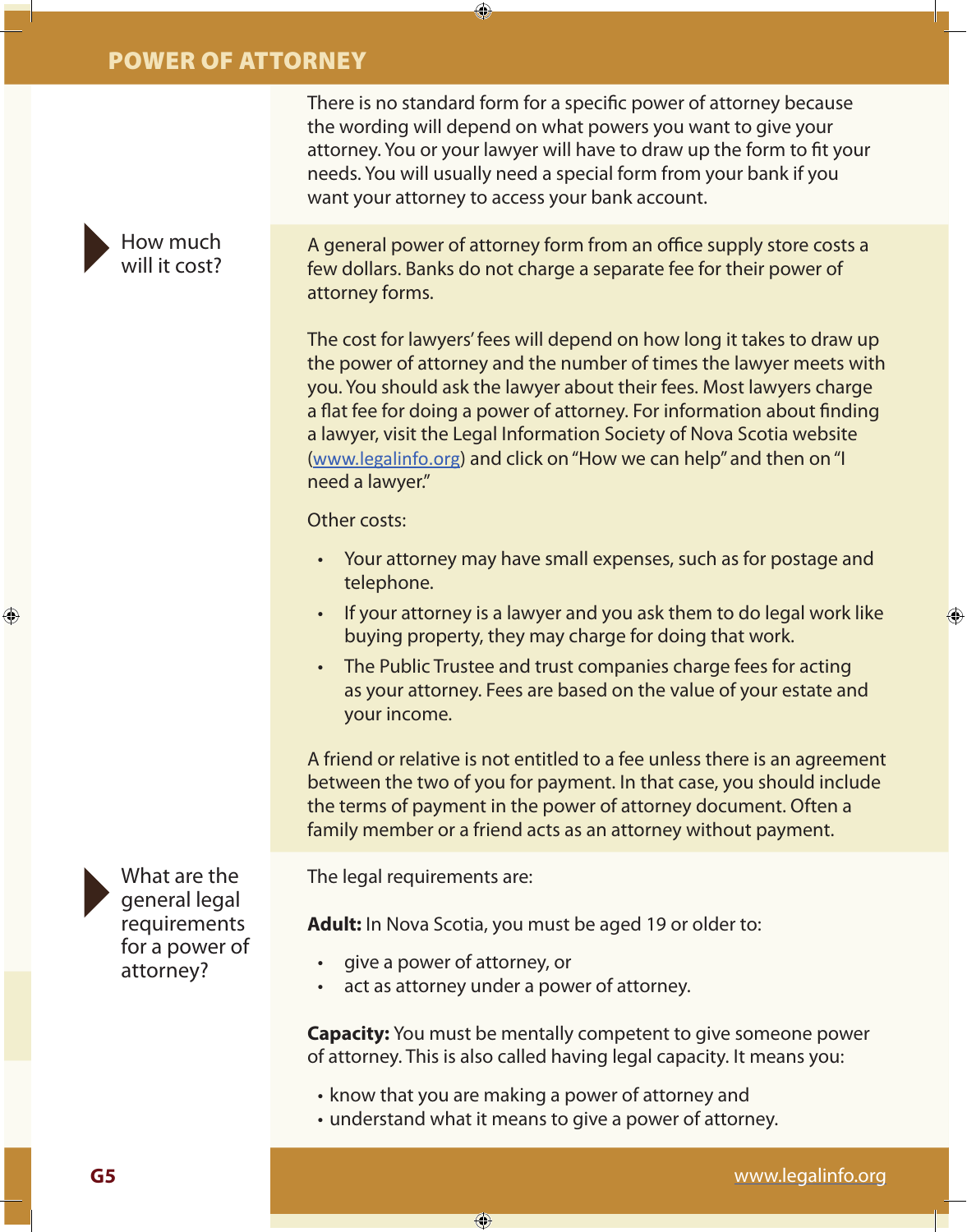If you become mentally incompetent after you have made your power of attorney, the power of attorney is no longer valid unless it is an **enduring power of attorney**. **Mentally incompetent** means you can no longer make your own decisions.

Mental competence to make a power of attorney can be an issue if a person's ability to think clearly is affected by illness, drugs, or pain. You should make your power of attorney or enduring power of attorney while you are in good health so that no one questions your mental competence.

The person who is named as an attorney under a power of attorney must understand what it is to receive a power of attorney.

**Written:** Your power of attorney must be in writing.

 $\bigcirc$ 

**Signed:** You, the donor, must sign your power of attorney. It is wise to put it under "seal." Sealing means that someone has attached a red seal to the document opposite the donor's signature. You can buy seals at an office supply store. If you want your attorney to buy or sell property for you, the power of attorney must have a seal on it.

Often, another person witnesses the donor's signature. This is not needed for an ordinary power of attorney but people often do it.

An enduring power of attorney is different: it must be witnessed. The witness must be at least 19 years old and cannot be the attorney or the attorney's spouse.

If you cannot sign your name, you can place your mark on the power of attorney. A mark is a cross or other symbol used in place of a signature. A witness should sign a statement saying that you made the mark. This statement is called an affidavit of execution.

If you have a visual impairment, you must ask someone to read the contents of the document to you before you sign it or place your mark. A witness must sign an affidavit that someone read the document to you and that you understood it before you sign it or place your mark on it.

What is an affidavit of execution?

An affidavit of execution is a witness's statement that they saw you sign the power of attorney, and that you were of the age of majority (at least 19 years old in Nova Scotia) when you signed it. The witness signs the affidavit of execution.

An affidavit of execution can be made any time after you sign your power of

€

www.legalinfo.org

♠

♠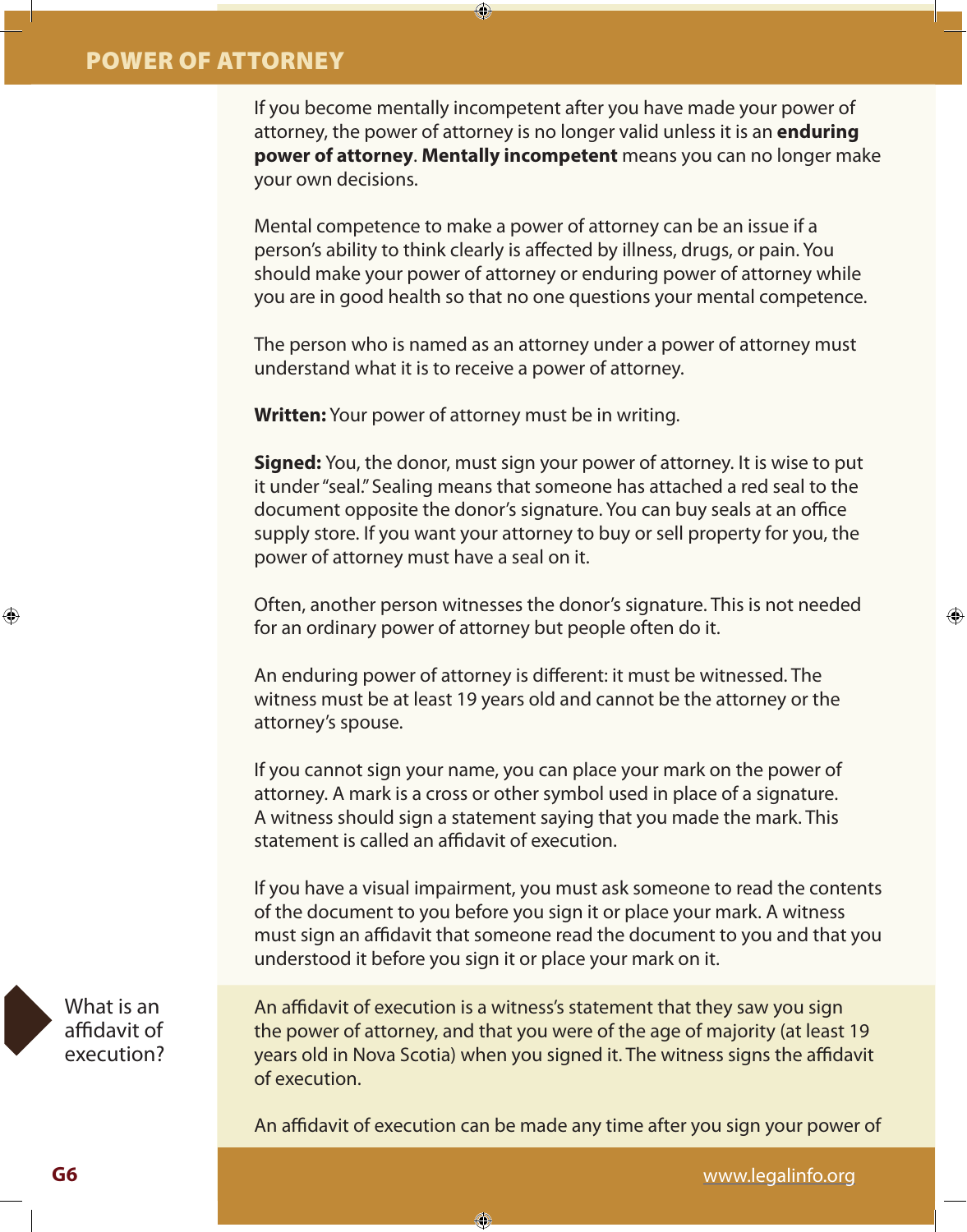attorney. It is best to do it right after the power of attorney is signed.

⊕

People often do an affidavit of execution for a power of attorney, even though the law does not say you must do one. For example, if you want your attorney to buy or sell land for you, the Land Registration Office will need an affidavit of execution.

A Commissioner of Oaths or a notary public must confirm that the affidavit of execution is true. All lawyers are Commissioners of Oaths. But you can also find notaries public and Commissioners of Oaths in the Yellow Pages, or visit the Legal Information Society of Nova Scotia website at www.legalinfo.org for ways to find one.

For more information on recording your power of attorney at the Land Registration Office, see these sections:

- Can a power of attorney be used to buy and sell land?
- Do powers of attorney have to be registered in Nova Scotia?

The following are not legal requirements, but they are a good idea:

- Put the date on the document.
- Put your initial and page number on each page so pages cannot be replaced or removed.
- Someone who is a competent adult and is not the attorney or the attorney's spouse should witness your signature. That person should sign their name on the document. The witness does not need to know what is in your power of attorney.
- Arrange for the witness to swear an affidavit of execution.

An enduring power of attorney must be witnessed.

⊕

Anyone who is at least 19 years old and who is mentally competent can be your attorney. You should choose someone you trust and who will carry out your wishes.

If you do not wish to give a relative or friend power of attorney, you can appoint a lawyer or trust company. Also, depending on the circumstances, the Nova Scotia Public Trustee might agree to act as your attorney. The Public Trustee is a government office that manages the affairs of some people who cannot do it for themselves. Contact the Nova Scotia Public Trustee for more information or see the Public Trustee website at www.novascotia.ca/just/pto.

Is there anything else I should include in a power of attorney?

⊕

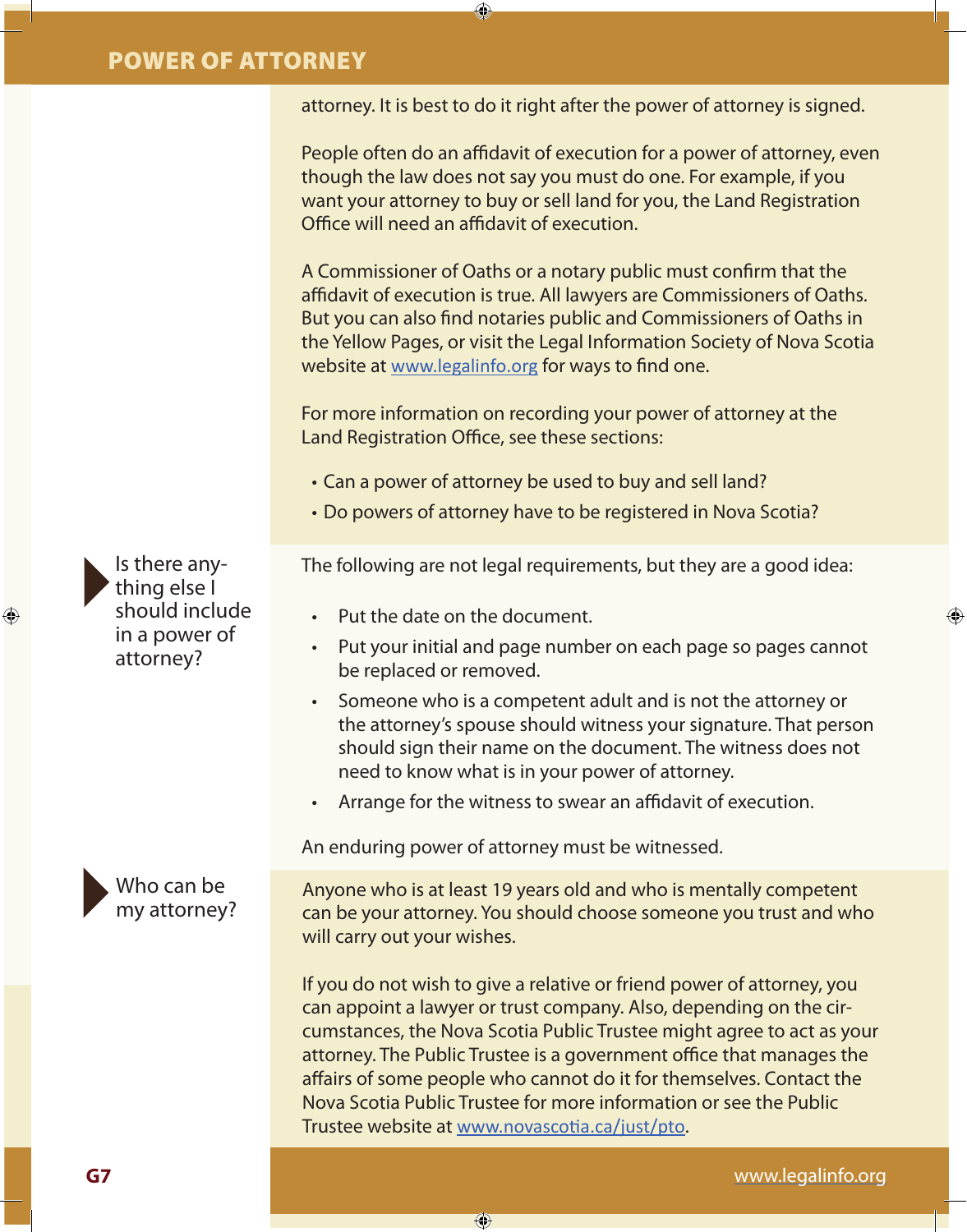It is important to discuss your wishes with the person you plan to name as your at-

 $\bigoplus$ 



O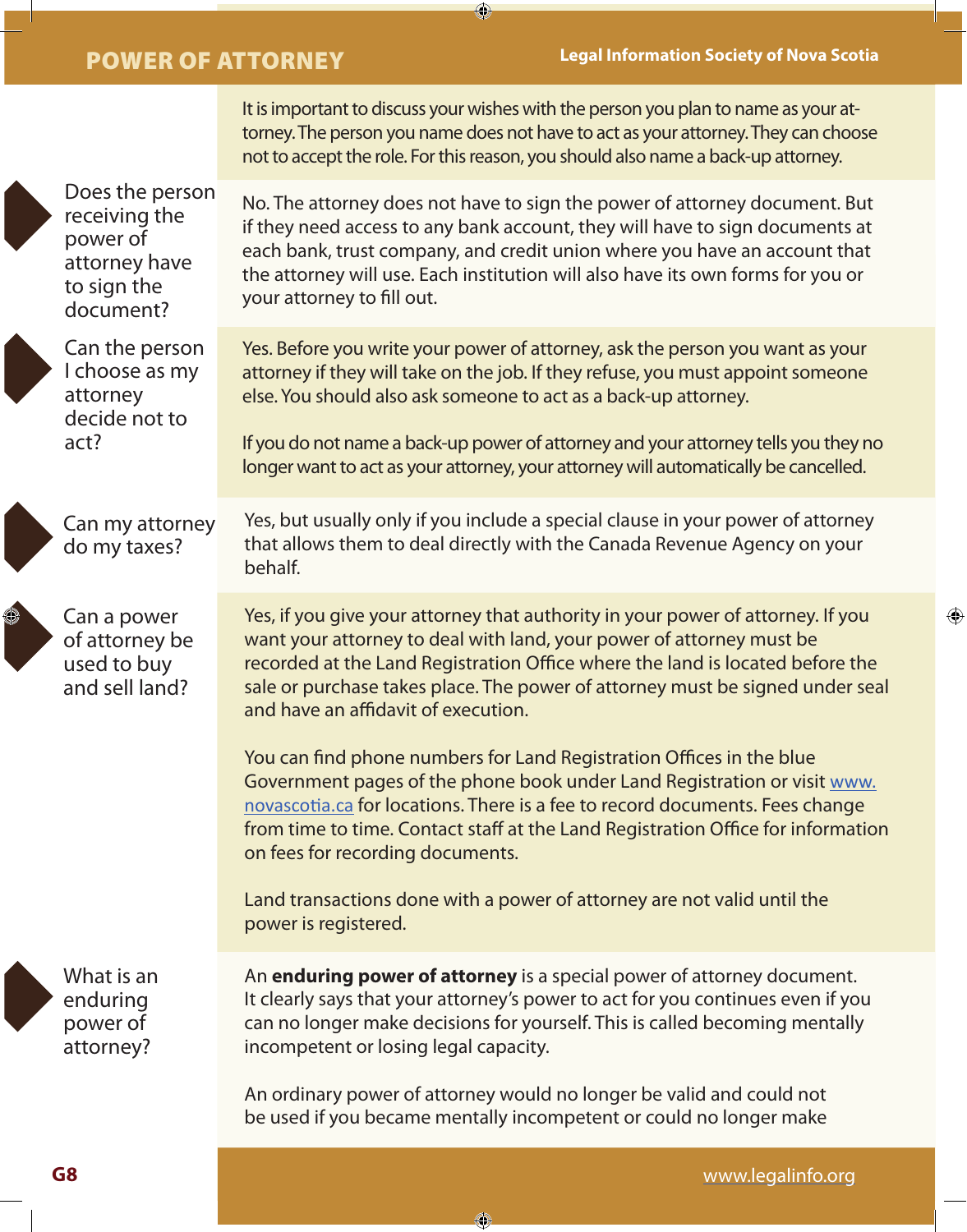important decisions. In that case, you might need a **representative** to handle your affairs.

⊕

For information on adult representation, go to the Nova Scotia Public Trustee's website at www.novascotia.ca/just/pto, under Adult Capacity and Decision-making.

Should I have an ordinary power of attorney or an enduring one?

The kind of power of attorney document you have depends upon your needs. Every situation is different, so you should speak with a lawyer about what is best for you in your situation.

An ordinary power of attorney gives someone authority to take specific action for you at specific times. For example, people in the military may allow someone to handle their banking while they work outside of Canada. Enduring powers of attorney are more common as they allow someone to act for you when you cannot act for yourself.

If you want the person named in your power of attorney to be able to continue to act if you become mentally incompetent, then you will need an enduring power of attorney.

If you already have an ordinary power of attorney, talk with your lawyer about whether you should replace it with an enduring power of attorney.

A springing power of attorney is a special power of attorney document that says what event will make it "spring" into effect. That event could be if the donor loses capacity to make their own property and financial decisions. Another example is if a business owner needs someone else to run their business for a short time.

Many people have powers of attorney that are both springing and enduring. This means the power of attorney comes into effect when the donor cannot make their own decisions, and it continues until the donor can make decisions again.

What can happen if I do not have an enduring power of attorney?

What is a springing power of attorney?

> If you become mentally incompetent and cannot take care of your affairs, a relative or friend may ask a court to appoint a representative to handle your affairs. This might not be the person that you would have chosen.

For information on adult representation, go to the Nova Scotia Public Trustee's website at www.novascotia.ca/just/pto, under "Adult Capacity and Decision-making Act."

⊕

⊕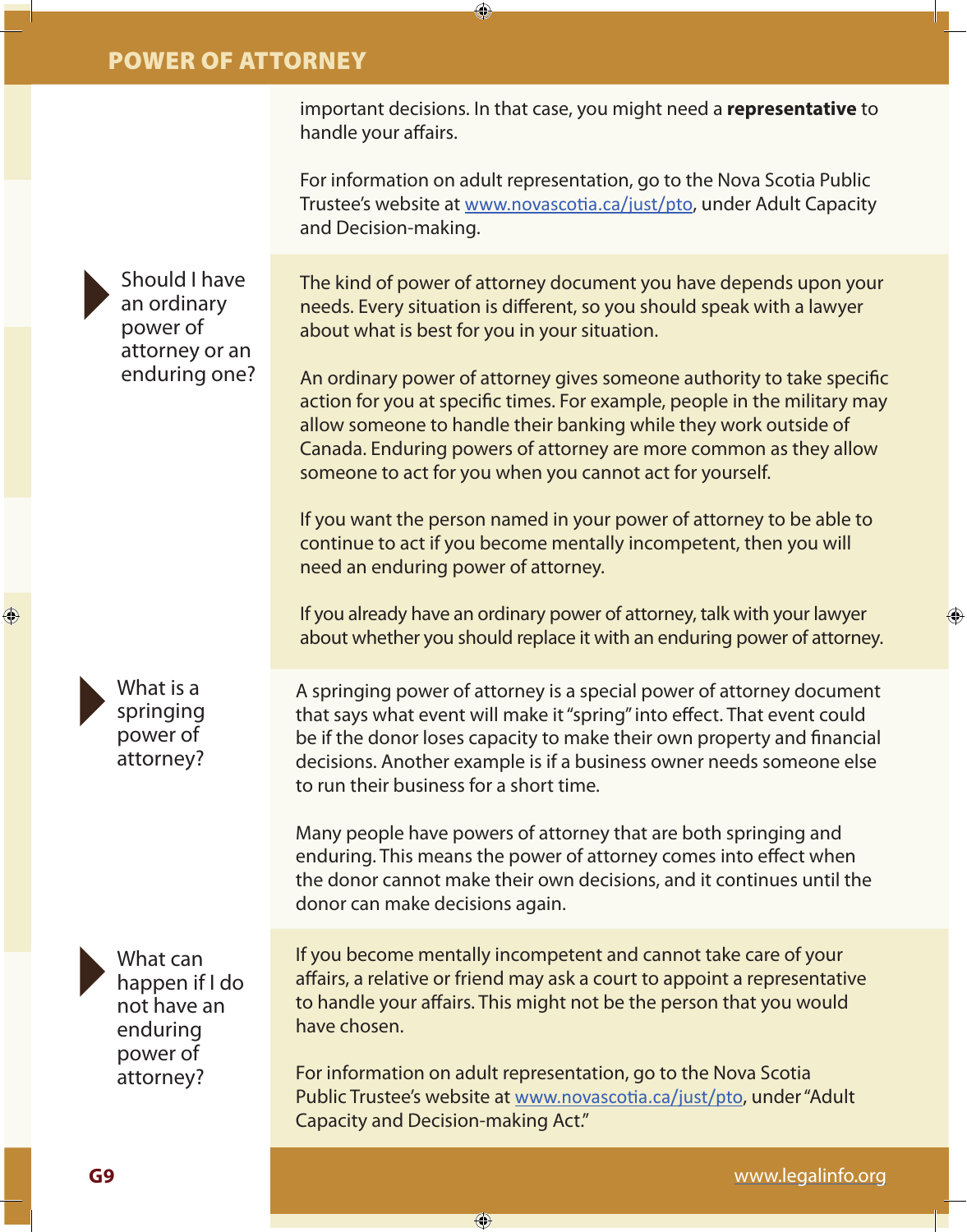When is it too late to give a It is too late to give a power of attorney if you become mentally incompetent and are not able to make important decisions for yourself. For example, this can be an issue if you have progressive dementia. In this situation, you might need a medical opinion about your capacity to give a power of attorney. If you do not have capacity, a family member or other caring person might apply to court to be named as your representative decision-maker under the *Adult Capacity and Decision-making Act.*

 $\bigcirc$ 



- Someone who is competent, at least 19 years old, and who is not the attorney or the attorney's spouse must witness that you signed it.
	- It must say that it will still be in effect if the donor loses capacity to make important property and financial decisions.

These special requirements are set out in the Nova Scotia *Powers of Attorney Act.*

⊕

What happens if I become mentally incompetent?

Are there special

power of attorney?

power of attorney?

requirements for an enduring

Can my attorney consent to medical treatment for me?

If you become mentally incompetent, or unable to make important decisions, the power of attorney becomes invalid unless you have an enduring power of attorney. An enduring power of attorney says that you wish the power to continue even if you become mentally incompetent.

If you do not have an enduring power of attorney and you become mentally incompetent, the court may name a representative under the *Adult Capacity and Decision-making Act* to handle your affairs. Go to the Nova Scotia Public Trustee's website at www.novascotia.ca/just/pto/ for information about the *Adult Capacity and Decision-making Act*.

Only if you give them the authority to do so. The Nova Scotia *Personal Directives Act* lets you choose a person to consent to medical treatment for you if you can no longer give consent. That person is called your delegate.

Allowing someone to give medical consent for you is usually done in a separate document called a personal directive. If you included consent to medical treatment in a power of attorney prepared before April 1, 2010, it is still valid.

You can learn more about personal directives in the section on Health Care Treatment and Consent, and at www.legalinfo.org/forms/personal-directive.

If you decide to include medical consent, your power of attorney must be in writing, and you and a witness must sign it. The witness cannot be your delegate or your delegate's spouse. Both you and your delegate must be at least 19 years old and must be mentally competent.

€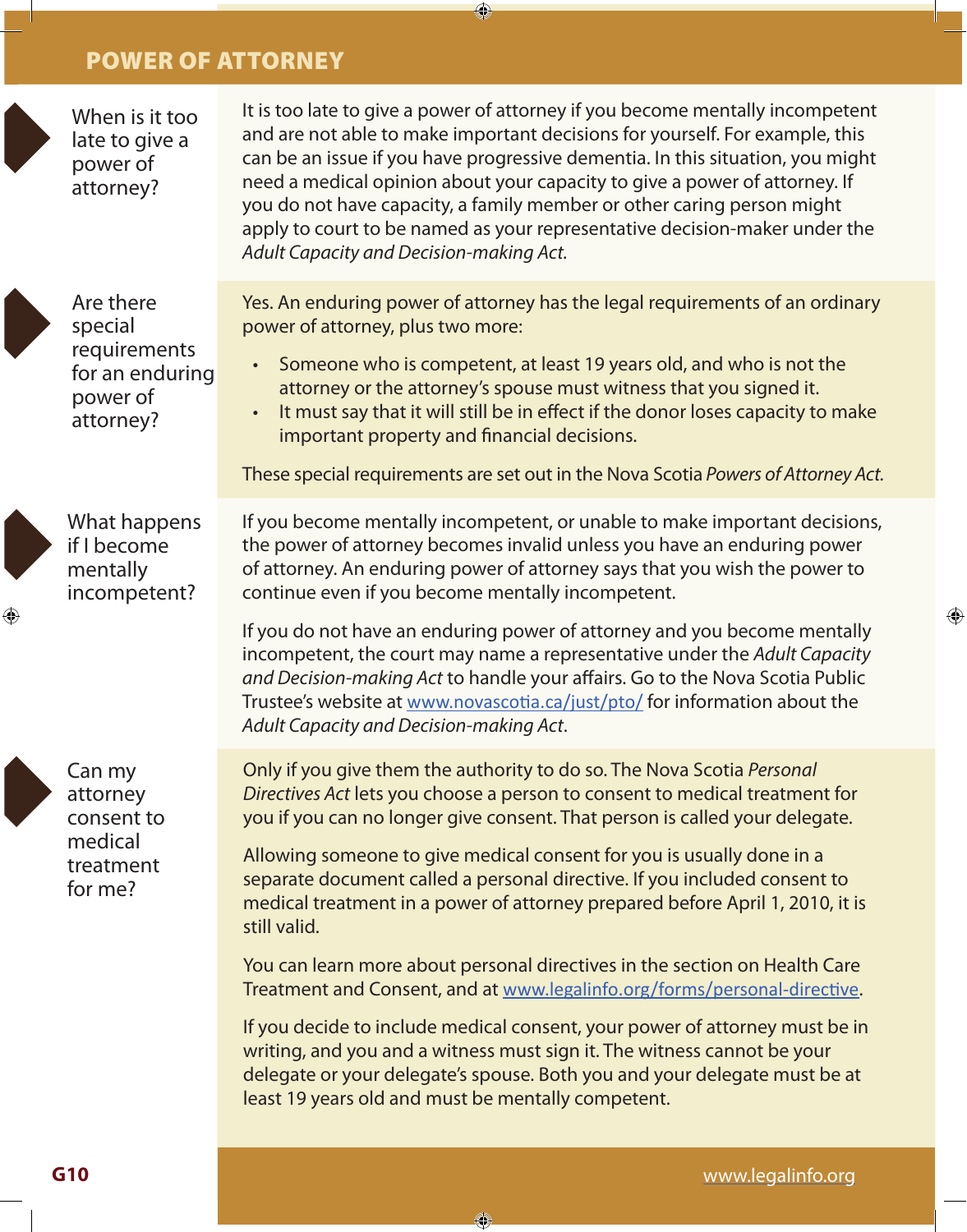

Where should I keep my power of attorney?

You should put your power of attorney document in a safe place. A fire-proof location is the best place. Make sure you tell your attorney where the document is stored so that they can find it if it is needed.

⊕

If you want your attorney to start using the power immediately, give it to them. Keep a copy for yourself in a safe place. Give a copy to your bank, credit union or trust company, and to any other parties that your attorney will deal with for you. Keep a list of the businesses and people who have copies of your power of attorney in case you have to make any changes.

If you have a power of attorney that may not be used for a while, perhaps never, do one of these things:

- Put it in a safe place that your attorney can access quickly, if they need to, and tell them where it is.
- Leave it with another person you trust, such as a lawyer, and give clear instructions about when to release it. Remember, though, that this person could die or move away.
- Give it to your attorney to keep in a safe place until it is needed.

Do not put your power of attorney in a safe deposit box that is in your name only, as your attorney may not be able to get access to it quickly. It may be many years before your power of attorney is needed, if it ever is needed.

As time passes, keep track of where you are keeping your power of attorney. Tell the people in your life who need to know about your power of attorney where to get it when it is needed.

A power of attorney can end in any one of the ways listed below.

Very important: You can end a power of attorney at any time and should do so if your attorney is abusing the power you gave them.

You should always name a back-up attorney in your power of attorney. If your first choice is not able to act for any reason, your back-up attorney takes over authority to act on your behalf and your power of attorney document stays in effect.

If you do not name a back-up attorney, your power of attorney document will have no legal effect after your attorney:

- dies,
- becomes incompetent, or

⊕

• gives you notice that they no longer want to act for you.



⊕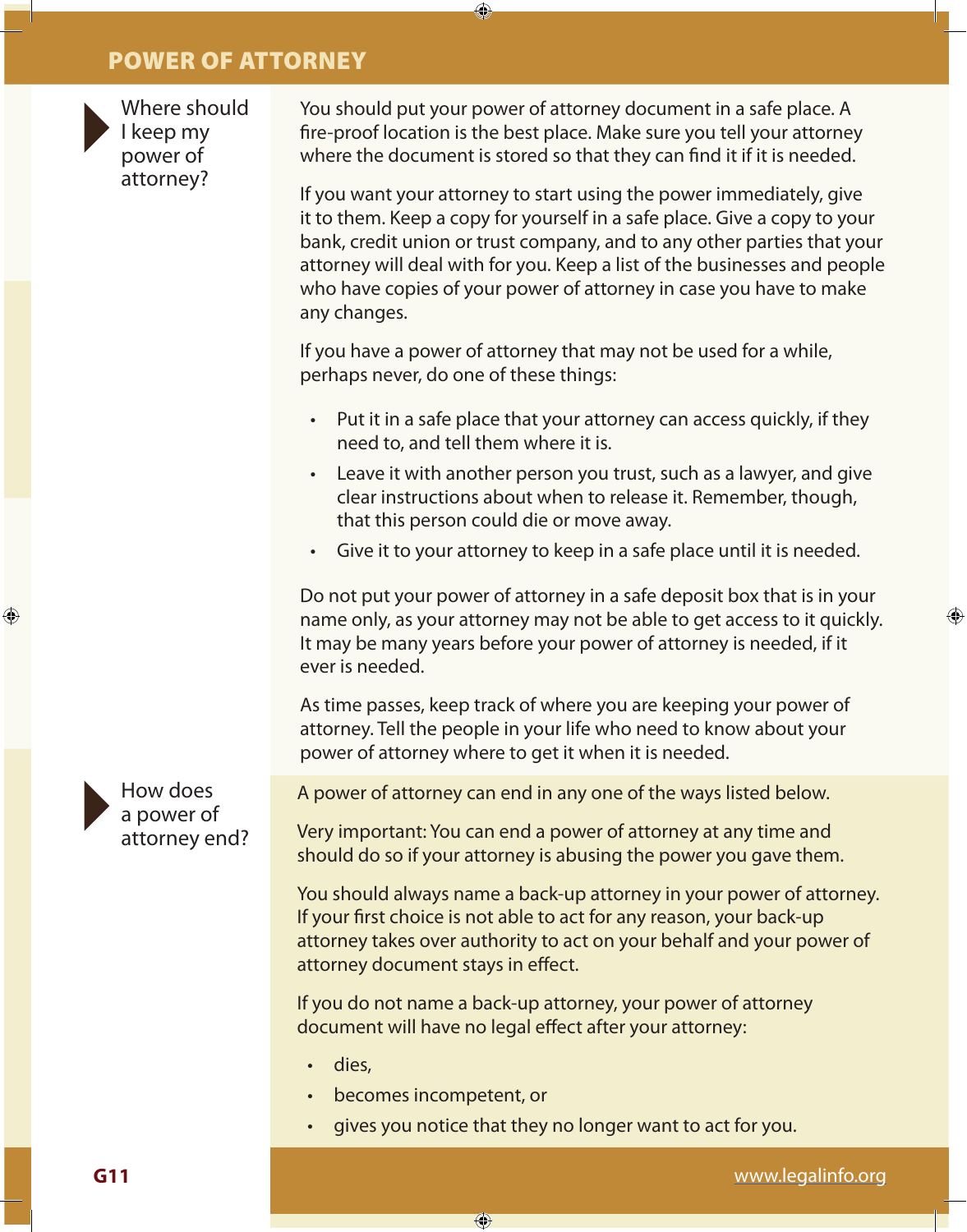You should give written notice when a power of attorney is cancelled or when an attorney's authority ends. Any person or business that deals with the attorney will think the power of attorney is valid unless they are told it is not.

**Notice by the donor:** You can end a power of attorney by telling the attorney in writing. This is called giving notice. The notice must be in writing and dated, and you must sign it.

 $\bigcirc$ 

If you cancel your power of attorney, you should also do the things below:

- Write to all the people and businesses who deal with the attorney. Tell them that the power of attorney has been cancelled. Keep a copy of the letters.
- Ask everyone who has a copy of the document to return it to you. Banks and some other organizations may need to keep a copy of the document for their files.
- Contact the Land Registration Office if the power of attorney is registered there. Find out what needs to be done to put notice of your cancellation on the record. You do not need to do this if the power of attorney was for a specific time period that has ended or for a task that has been completed.

**Notice by the attorney:** Your attorney can give you notice that they no longer want to act as attorney. You should write to the bank and others and tell them that the power has been cancelled. Keep a copy of these letters. Ask your attorney to return the power of attorney document to you.

**Mental incompetence:** If you cannot make important decisions for yourself, your power of attorney ends automatically unless it is an enduring power of attorney.

If your attorney becomes mentally incompetent and you have not named a back-up attorney, your power of attorney ends automatically. This is the case whether it is an ordinary or an enduring power of attorney.

When the Public Trustee is acting for someone who becomes mentally incompetent, the Public Trustee will continue to act for that person.

**Death:** When you die, the power of attorney ends.

 $\bigcirc$ 

If the attorney dies, the power of attorney ends unless you have named a back-up attorney.

If the Public Trustee is acting for a person who dies without a will naming an executor, they will continue to act until a court appoints someone to

⊕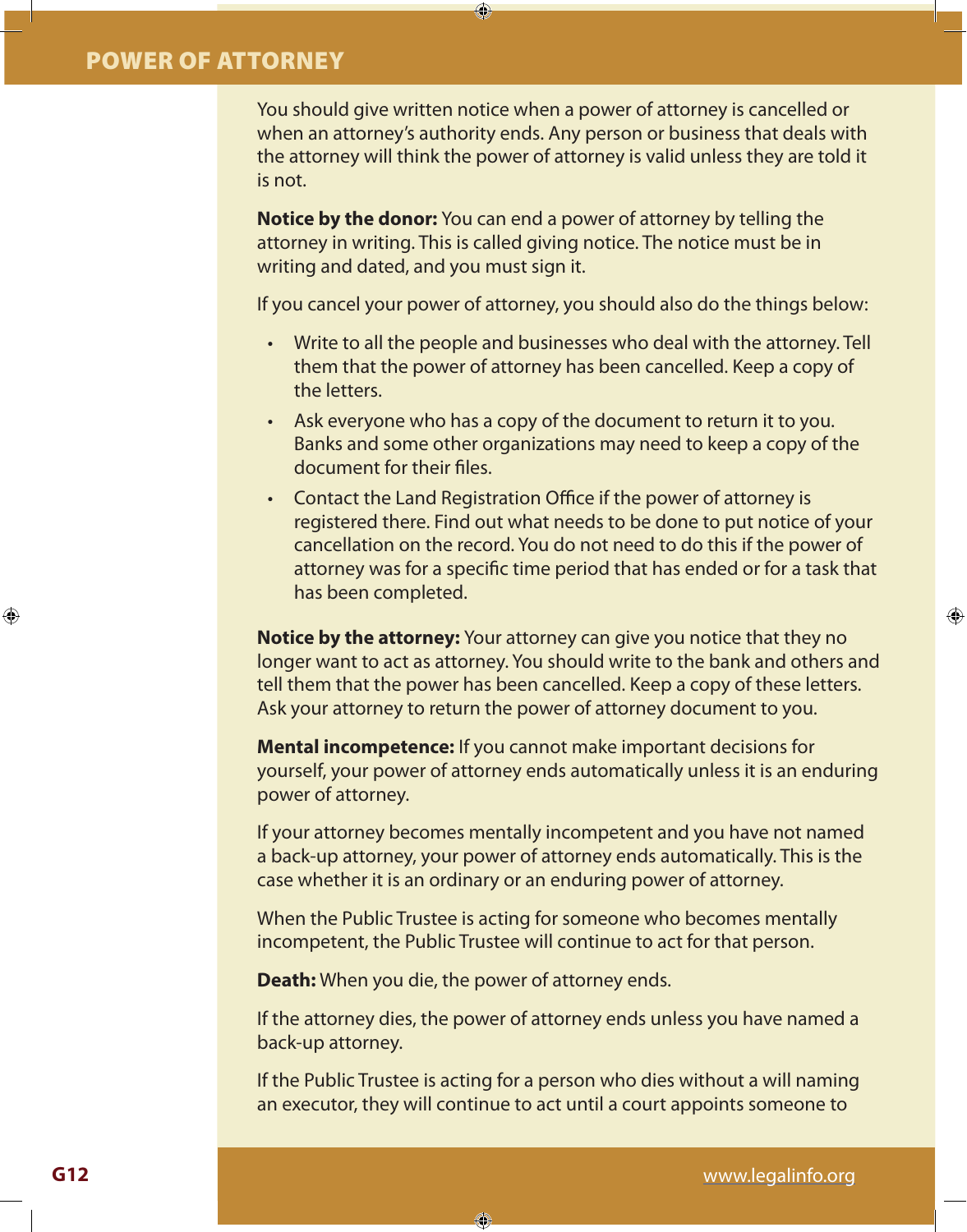administer the estate. For more information, see the section Public Trustee or go to www.novascotia.ca/just/pto/.

⊕

**Bankruptcy:** If you become bankrupt, your power of attorney ends and a licensed bankruptcy trustee takes over all your financial affairs. A bankruptcy trustee is a licensed person who manages the affairs of a bankrupt person.

If your attorney becomes bankrupt, your power of attorney is not automatically cancelled. It is only cancelled if the bankruptcy makes your attorney unfit to carry out their duties.

If your attorney is unfit to carry out their duties, your back-up attorney takes over and acts on your behalf, and your power of attorney document remains in effect.

**Time or task:** A power of attorney can be for a specific time or task. When the time or task is complete, the power of attorney ends.

For example, you might give someone specific power of attorney to sell a house. The attorney's authority under that document would end when the house is sold.

In another example, you might give a general power of attorney while you are away on vacation. The attorney's authority under that document ends when you return.

If a specific power of attorney allows the attorney to act over time, the power continues until it is cancelled in one of the ways listed above.

A general power of attorney may continue indefinitely or it may be for a Do powers specific time.

of attorney have to be registered in

◈



What are the risks of giving someone my power of attorney?

Nova Scotia?

A power of attorney only has to be registered when it gives authority to deal with land. Then it must be registered at the Land Registration Office where the land is located.

Power of attorney gives someone else power to act for you. Banks and other financial institutions rely on the written power of attorney document. If you give your attorney power to withdraw money from your bank accounts, to deal with your property, or to buy and sell investments on your behalf, the bank will not usually contact you to see if you approve of what the attorney is doing.

Most people who are named in a power of attorney are honest. They try to do a good job and help you as they said they would and live up to their obligations.

⊕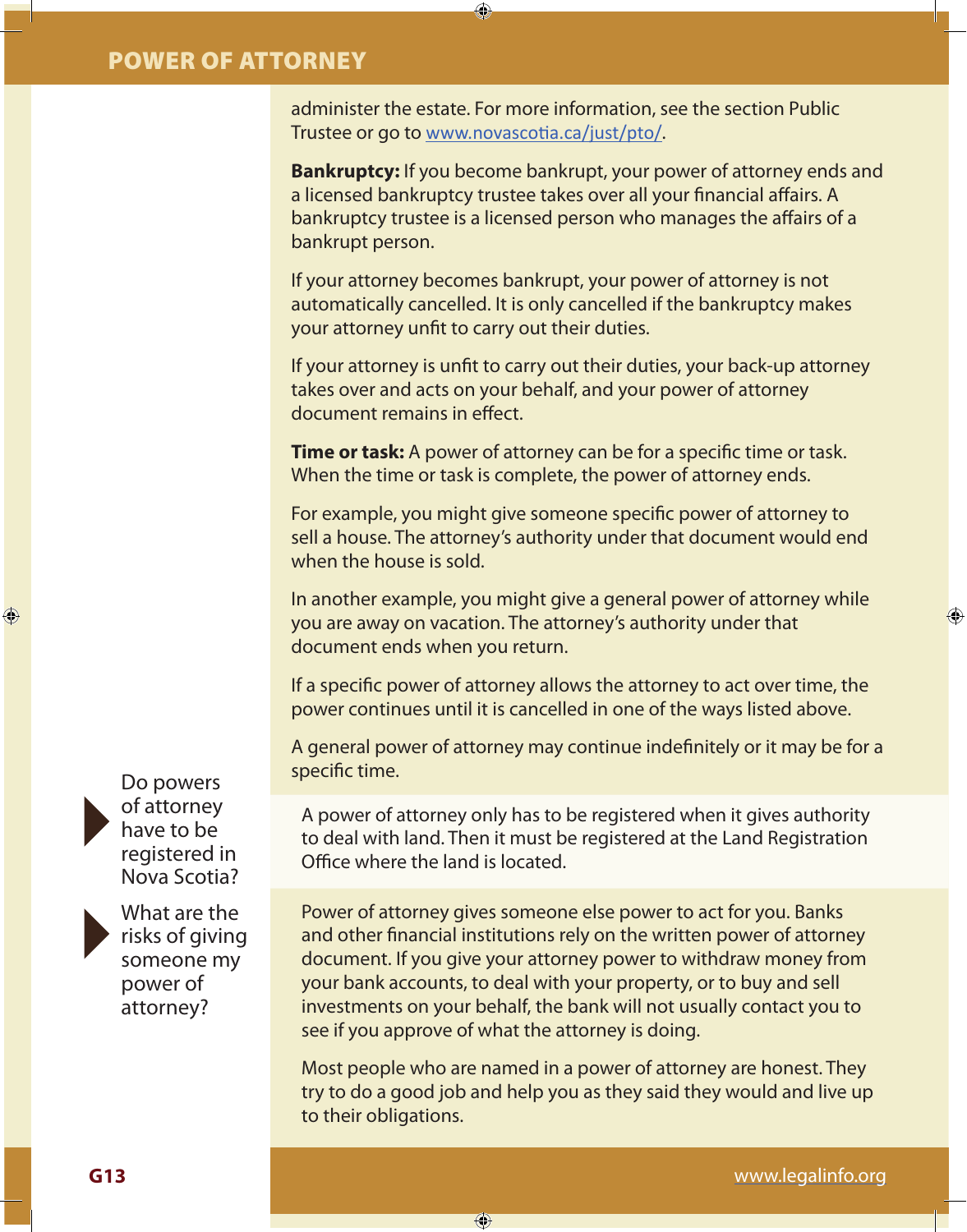There is a risk though that the attorney could abuse that power because they believe that they know what is best for you, or they want to get money or property for themselves.

 $\bigcirc$ 

What can I do to prevent misuse of a power of attorney?

Here are some things you can do help stop someone from abusing a power of attorney:

- Choose carefully. Choose an attorney you can trust who will respect your wishes.
- Continue to pay attention to your affairs. Ask your attorney questions. Get regular statements and updates. Do not give up all control to that person.
- Require your attorney to give you, or someone else if you become incompetent, regular updates on how they are managing your affairs.
- If you have a lot of savings, property, or investments, think about appointing a lawyer or a trust company to act on your behalf. Look carefully into the costs of this before you make a decision.
- Give a specific rather than a general power of attorney, unless you find that you must give your full authority. For example, if you need your attorney to deal with just one bank account, then give them power to do only that.
- Check your bank statements and cancelled cheques carefully. You can put a limit on the amount that your attorney can withdraw from your accounts. If the attorney wants to withdraw more than that amount, then you would have to tell your bank that you agree.
- If you have investments, arrange for your investment dealer to keep you informed about all dealings. You can also arrange for them to inform a third person if you become incompetent.
- Make a list of your property, jewellery, savings, furnishings, and investments. Keep it up to date. Give a copy to the person named in your power of attorney and to at least one other person you trust.
- Tell your banks, financial institutions, and investment dealers to tell you about any transactions over a set limit.

Below is a list of things you can do if your attorney misuses the power of attorney. What you do will depend on your situation and on your relationship with your attorney:

- At the very least, talk over your concerns with a lawyer or someone else you trust.
- Ask your attorney to account for how they have managed your affairs.

€



⊕

What can I do if my attorney misuses the power of attorney?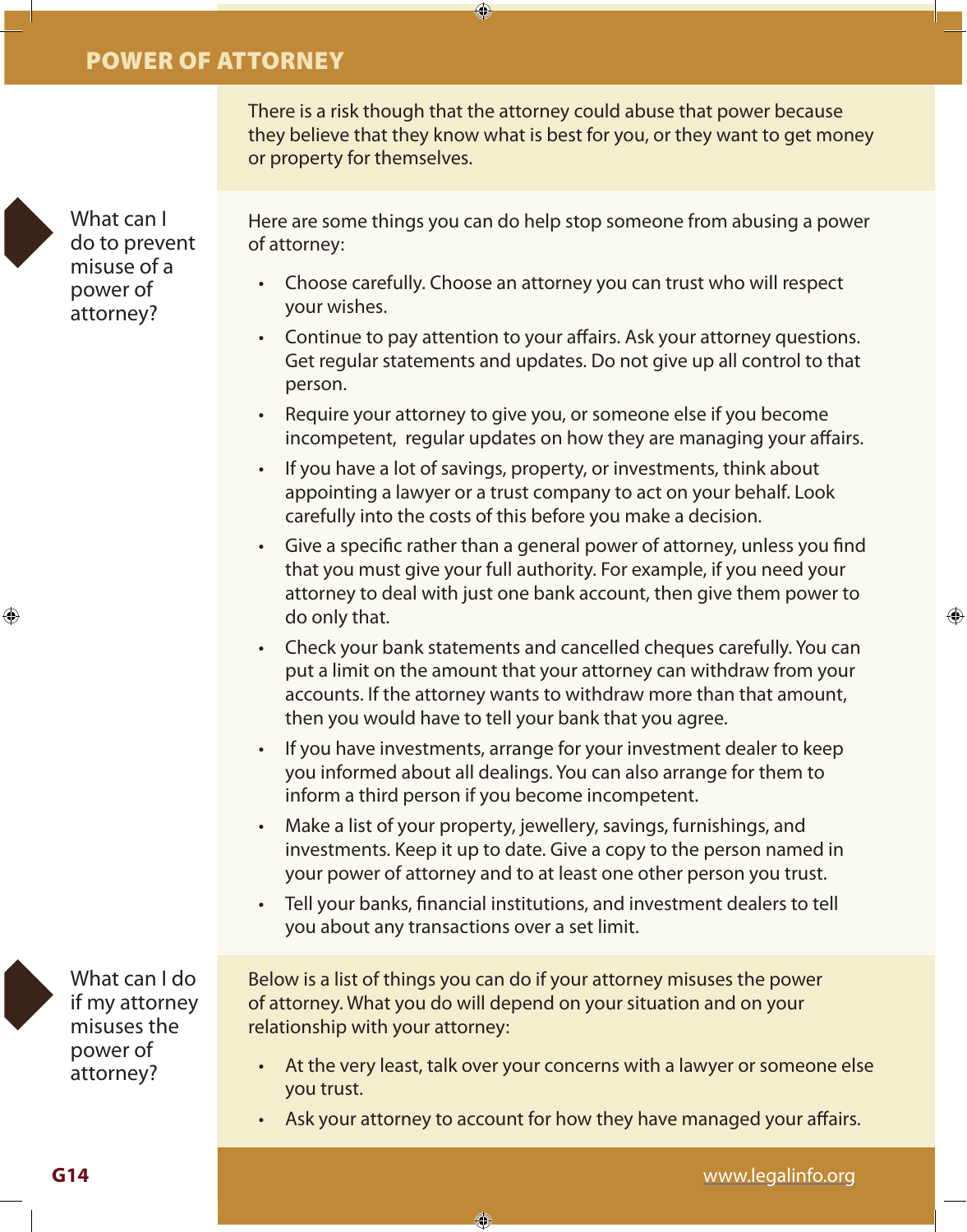• You can cancel their authority under your power of attorney and use your back-up attorney. If you did not name a back-up attorney, you could cancel the power of attorney.

⊕

- It is a criminal offence to misuse a power of attorney. If your attorney is using your property or money for their own benefit without your consent, you should talk with a lawyer and the police.
- If you have an enduring power of attorney and later become incompetent, your attorney can be required to report on how they have managed your property. The application would be made to the Supreme Court of Nova Scotia by someone who believes that your attorney abused their power. The court could order the attorney to account to the Public Trustee. The court can also remove the attorney and appoint someone else to manage your affairs.
- An attorney can be ordered to give reports to the Nova Scotia Public Trustee Office.

Under the *Adult Protection Act*, if an attorney or representative is neglecting the adult's property or dealing with it in a way that is not in their best interests, or if an adult is in need of protection, a judge may inform the Public Trustee. The Public Trustee also looks into complaints about a representative under the *Adult Capacity and Decision-making Act*. For more information on the Public Trustee go to www.novascotia.ca/just/pto/.

The legal requirements of powers of attorney change from province to province. Your power of attorney may be valid if it was made outside Nova Scotia. To find out for sure, ask a Nova Scotia lawyer to see if it meets the requirements of the law here.

If your attorney may need to use the power of attorney outside Nova Scotia, check with a lawyer to see if you should write another power of attorney for that province or country. For example, say you and your spouse spend the winter in Florida and you have given each other power of attorney. You should ask a lawyer whether your powers of attorney meet the requirements of Florida law.

 $\bigoplus$ 

Is a power of attorney made outside of Nova Scotia valid here?

Is my power of attorney valid outside of Nova Scotia?

♠

**G15**